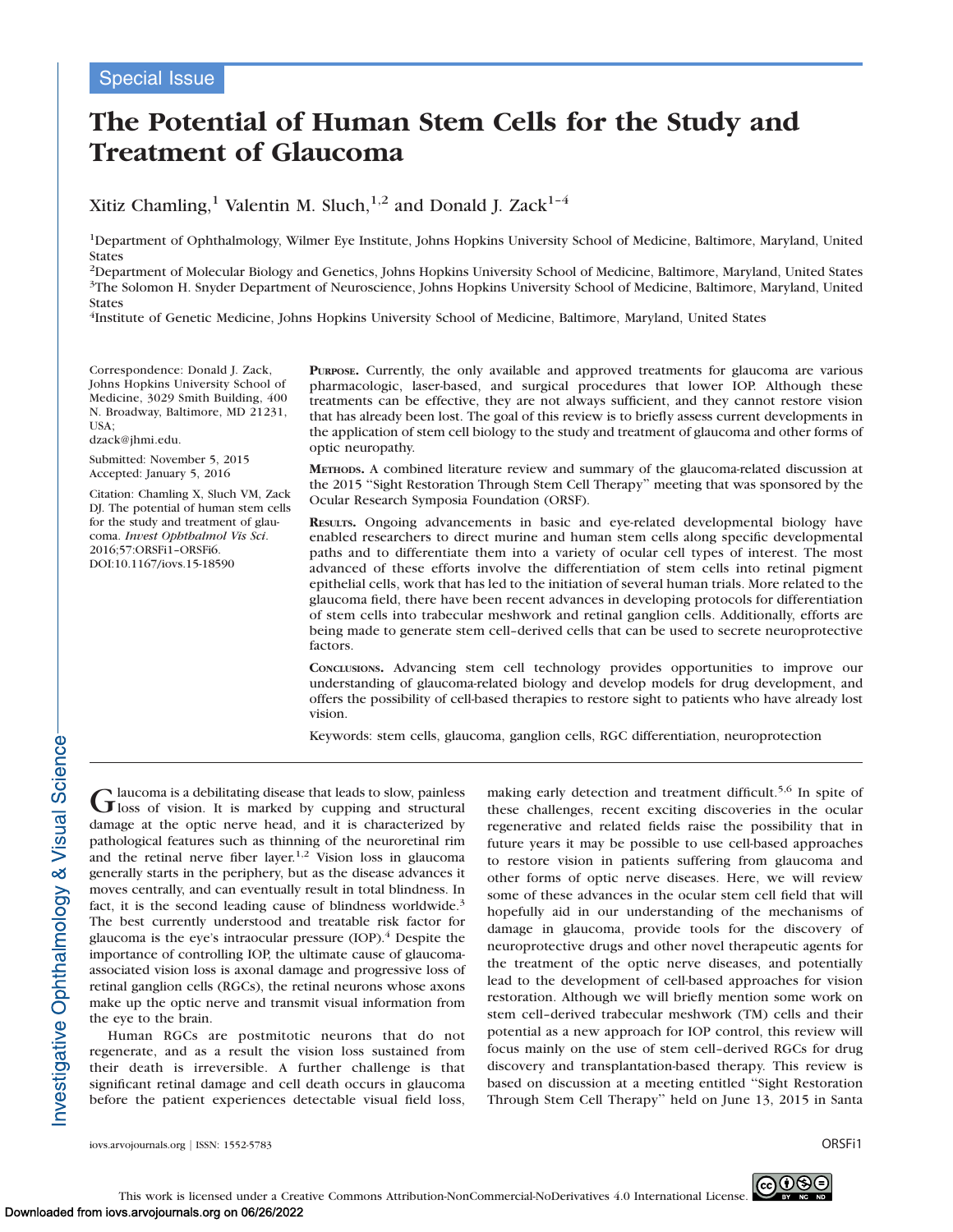Monica, California, United States, that was sponsored by the Ocular Research Symposia Foundation (ORSF).

## STEM CELL-DERIVED TRABECULAR MESHWORK CELLS: CONTROL OF INTRAOCULAR PRESSURE

Depending on the anatomy of the anterior chamber, glaucoma is broadly categorized as open or closed angle.<sup>4</sup> Insufficient drainage of aqueous humor in both cases can lead to increased IOP. Essentially all drugs currently available for glaucoma treatment lower IOP by modifying aqueous dynamics, by inhibiting aqueous production by the ciliary body and/or by increasing aqueous outflow, through the trabecular and/or uveoscleral outflow pathways.7 Trabecular outflow involves fluid passage through the fenestrated beams of the TM, an area of tissue located in the anterior chamber in close proximity to the ciliary body.<sup>8</sup> The TM plays an important role in determining the resistance to aqueous humor outflow,<sup>9</sup> and loss of TM cells has been shown to compromise IOP homeostasis.<sup>10</sup> Mechanical stress, insults, and injuries can lead to death or dysfunction of TM cells.<sup>11</sup> For example, during progression of POAG, IOP increase has been linked to oxidative stress, to which the TM cells are very susceptible.12,13 Damage to the TM can result in changes in cell morphology, attenuation of its ability to maintain aqueous flow and phagocytize unwanted cellular material, and can also trigger apoptosis. Through these and other mechanisms, dysfunction and death of TM cells can lead to progressive IOP increase and initiation of a ''glaucomatous cascade'' leading to RGC degeneration. Although some glaucoma drugs can stimulate aqueous outflow through the TM, no therapies are currently available to improve the health of or replace damaged or senescent TM cells in POAG patients. Through stem cell technology it may be possible to develop such therapies.

The presence of stem cells in the TM has been suspected for a number of years. $14-16$  and attempts have been made to characterize these putative cells.<sup>17</sup> Recently, mesenchymal stem cells (MSCs) isolated from human TM samples were successfully propagated in vitro.<sup>18,19</sup> Interestingly, these TMderived stem cells were capable of differentiating into phagocytic TM cells in vitro, as well as in vivo when transplanted into wild-type mice.19,20 Injection of bone marrow–derived mouse MSC has also been shown to mediate regeneration of damaged TM in vivo, apparently through production of paracrine factors.<sup>21</sup> It would be interesting to test if human TM–derived stem cells are also capable of secreting analogous factors and mediating in vivo regeneration of TM cells in mice, and eventually in humans. If the relevant factors are more fully defined, it might also be possible to provide them either by a gene therapy approach or by a transplantation approach using cells that have been engineered to secrete the relevant factors.

Successful differentiation of TM cells from mouse induced pluripotent stem cells (iPSCs) as well as human iPSCs has also been reported. Ding et al.<sup>22</sup> performed a coculture of mouse iPSCs with primary human TM to achieve TM-like cells, and Abu-hassan et al.<sup>10</sup> used TM cell–derived extra cellular matrix (ECM) and TM cell–derived conditioned media to achieve TM differentiation from human iPSCs. In their encouraging study, Abu-Hassan et al.<sup>10</sup> further reported that when transplanted into an ex vivo human TM cell loss model, the iPSC derived TMlike cells resembled endogenous TM cells and successfully restored, at least partially, IOP homeostatic function. This result suggests the promising possibility of using stem cell– derived TM cells as a cell-based therapy to restore IOP regulatory function in open-angle glaucoma patients, which

should aid in the preservation of remaining optic nerve function. In addition, the availability of SC-derived human TM cells could provide a powerful resource to screen and discover novel pathways and therapeutic drugs that could target the TM to reduce IOP.

#### PLURIPOTENT STEM CELLS AS A SOURCE OF RGCS

In addition to their potential role in helping to control IOP, an even more exciting and transformative role for stem cells in glaucoma research and treatment is their possible use in the direct preservation and restoration of RGC function. As noted above, it is the damage and loss of RGC axons and cell bodies that ultimately leads to vision loss. Encouragingly, a number of signaling pathways and neuroprotective compounds that promote RGC function and survival in cell culture or animal models have been reported, $1,23-29$  but none have yet successfully made it to the clinic.

In the developing mammalian eye, RGCs arise from retinal progenitor cells (RPCs), a multipotent cell type that differentiates to the six major neuronal cell types of the retina and to Müller glia. $30-32$  Retinal cells are born in chronologic order, in a highly conserved but overlapping manner. Retinal ganglion cells are the first cells to arise from RPCs followed by horizontal cells, cone photoreceptors, amacrine cells, bipolar cells, rod photoreceptors, and Müller glia.<sup>33</sup> Coordinated expression of multiple transcription factors is involved in specifying retinal cell fate. For example, Pax6 is one of the early transcription factors required to maintain the multipotency and competence of RPCs and to generate all retinal cell types except amacrine cells.<sup>34</sup> The basic helix-loop-helix (bHLH) transcription factor Atoh7 (Math5) is required for RGC specification and subsequent expression of the POU-homeodomain transcription factor Brn3b.<sup>35,36</sup>

Similar to retinal development in vivo, RGCs are the first retinal cells to be born during in vitro differentiation of retinal cells from stem cells, and hence they offer a promising area for research. However, for technical and other reasons, efforts at RGC differentiation from stem cells have gained less attention and have had limited success compared to the differentiation of retinal pigment epithelium (RPE) and photoreceptor cells. In addition to the transcription factors mentioned above, retinogenesis involves a number of highly regulated signaling pathways, such as FGF,<sup>37</sup> insulin-like growth factor (IGF),<sup>36</sup> epidermal growth factor (EGF), bone morphogenetic protein  $(BMP),<sup>39</sup>$  sonic hedgehog (SHH), Wnt,<sup>40</sup> Notch, and Nodal.<sup>32,41</sup> Researchers have been able to use cocktails of growth factors and small molecules (e.g., FGF1, FGF2, IGF1, DKK [Dickkopf family protein and inhibitor of canonical Wnt pathway], and DAPT [inhibitor of Notch signaling pathway]) $32$  to manipulate these signaling pathways and direct the differentiation of various retinal cell types. Boucherie et al.<sup>42</sup> reported retinal differentiation using extra cellular matrix signals provided by Matrigel, which eliminates tedious embryoid body formation and suspension culture. En route to differentiating photoreceptors and other later-born retinal cells, differentiation of RGC-like cells has been reported, $43,44$  but only a few protocols have focused on RGC differentiation.<sup>45-47</sup>

Retinal ganglion cell generation in three dimensional (3D) culture systems has also attracted some attention. In a 3D selforganization technique, intrinsic cellular programs drive selforganization of stem cells to form an optic cup, which can further differentiate into a multilayered structure containing various retinal cells.<sup>48,49</sup> By optimizing the 3D culture technique, Maekawa et al.<sup>47</sup> reported successful RGC neurite outgrowth from the 3D optic vesicles.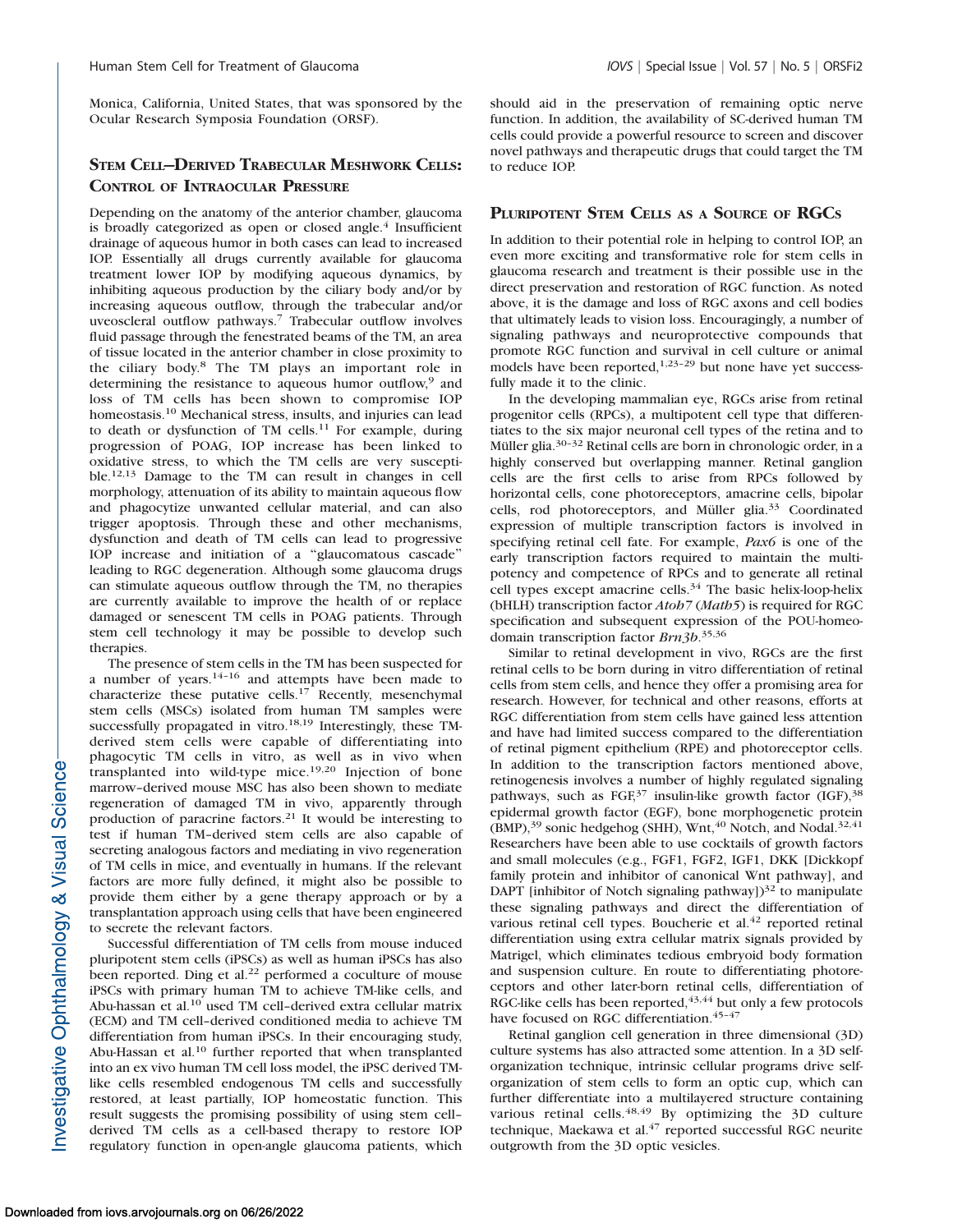Although the above described protocols for RGC differentiation from murine<sup>46</sup> and human<sup>45,47</sup> stem cells are promising, they yield heterogeneous retinal cell populations with limited numbers of RGCs. The ability to generate homogeneous RGC populations would be desirable for a number of reasons, such as use in biochemical assays, disease modeling, and transplantation studies. With this goal in mind, we have modified the photoreceptor-directed protocol of Boucherie et al.<sup>42</sup> and used CRISPR-Cas9 genome editing technology to generate a human ES BRN3B mCherry fluorescent reporter cell line that can be used with fluorescence activated cell sorting (FACS) to generate highly purified populations of functional RGCs.<sup>50</sup> Additional work is ongoing to further improve efficiency and yield. High-yield generation of motor neurons<sup>51</sup> and efficient neural conversion of human embryonic stem cells (hESCs)<sup>52</sup> have been achieved using small molecules, and it is hoped that parallel approaches will yield similar improvements in the speed and extent of RGC differentiation and the ability to generate RGCs of distinct subtypes.

#### STEM CELL-DERIVED RGCS FOR TRANSPLANTATION AND VISION RESTORATION

The progress being made on transplantation of RPE53–56 and photoreceptor57–59 cells in combination with the above described advances in RGC differentiation protocols, is encouraging and suggests that in the coming years RGC transplantation could progress from a dream to an achievable reality. However, much work remains to be done, as successful transplantation of RGCs is a more formidable challenge than transplanting RPE or photoreceptor cells. Even though photoreceptor transplantation will also have the challenge of forming correct synapses to bipolar and horizontal cells, such synapses will be local in nature while for RGCs the axons will have to navigate the nerve fiber layer, optic disc, optic nerve, and chiasm, and travel long distances to reach their appropriate target tissues. And even if they arrive at the correct terminal regions (lateral geniculate nucleus [LGN] or other secondary synaptic sites), they will still need to synapse to appropriate higher order neurons to achieve meaningful spatial-temporal vision. To add further complexity, it is essential to consider that normal RGC axonal guidance and synaptogenesis occurs during development,<sup>60</sup> while in glaucoma, due to the natural history of the disease, transplanted RGCs will need to recapitulate the process in an adult environment, which may lack the proper guidance cues, both attractive and repulsive, that are present during development.<sup>60-62</sup>

While the nature and status of axonal pathfinding cues in the adult environment are not well understood, $63$  there are some encouraging data, using a combination of genetic alteration and stimulation of signaling pathways, that suggest that the process of optic nerve regeneration, at least in the mouse, may be possible.<sup>64-66</sup> In these recent studies, RGC axons following optic nerve crush injury were able to regenerate all the way to the brain, and they apparently restored some limited visual functions, such as optomotor response and circadian photoentrainment.<sup>64</sup> These results suggest that RGC regeneration is, at least in part, a cell autonomous process and that regenerating RGCs, with the proper manipulation, may be able to overcome inhibitory guidance cues and find appropriate targets. As encouraging as these results are, it should be noted that the fraction of cells reaching their target was very small, and the visual phenomenon measured was very crude compared with what would be needed to restore useful human vision. Additionally, due to the likely hostile environment of a degenerating retina, it may be necessary to combine transplantation with neuroprotective $1,29$ 

(see below) and anti-inflammatory<sup>67</sup> strategies to promote survival and quell the potentially negative inflammatory response.

Additional encouraging areas of research involve studies of lower vertebrates, such as frogs and fish that are able to fully and functionally regenerate their optic nerves.<sup>68</sup> Based on studies of such organisms, it will hopefully be possible to learn ''tricks'' to help mammalian RGCs regenerate. Additionally, it may be possible to engineer artificial scaffolds to guide RGC axons to their proper brain targets.69,70 Through combinatorial approaches involving genetic engineering of pluripotent stem cells, differentiation of such cells into RGCs, and the incorporation of bioengineering guidance scaffolds, it may be possible to direct stem cell–derived RGCs to integrate into the retina, repopulate the optic nerve with new axons, and then reach and synapse with brain targets to make visual recovery possible. Although there have not yet been any reports of stem cell–derived RGC axon growth into the optic nerve, a parallel experiment has been reported describing mouse embryo– derived retinal precursor cell transplantation into the adult mouse, demonstrating a limited but clear donor RGC contribution to the optic nerve.<sup>71</sup>

In addition to biological intervention for retinal regeneration artificial prosthetic systems for inducing electrical stimulation of the retina have also been developed, which rely on stimulating retinal circuitry downstream of photoreceptors.72,73 Because visual perception is a complex process that it is not yet understood well enough on an electrical scale, these artificial systems can only provide rudimentary perception of light rather than true vision, but there is hope that this technology will continue to evolve. Such prosthetic systems are more difficult to implement in a context of RGC loss, but deep brain stimulation in areas of the visual cortex and other brain regions has been proposed as a possible means of bypassing the optic nerve altogether for visual perception recovery.

Although it is definitely a daunting task, RGC transplantation may prove to be more effective than prosthetic technologies because direct brain stimulation represents a risky procedure and it still remains to be seen whether a computer will be able to recapitulate retinal function and properly communicate with the brain for visual processing. Retinal ganglion cell transplantation carries its own risks to be sure, as inappropriate rewiring of the brain's visual centers could result in disturbance of brain function or pain, but RGCs themselves are relatively unlikely to lead to tumor growth due to their postmitotic nature. Furthermore, in the unlikely event of a transplanted RGC-associated tumor, the newly formed optic nerve could be surgically removed to protect the brain from harm, although of course at the cost of losing any residual vision. Regardless of which strategy becomes most tractable, patients suffering from blindness due to optic nerve disease currently do not have any options for vision restoration. As such, it remains an important goal to develop novel approaches to replace lost neurons as well as to integrate them into the working visual system.

#### STEM CELLS AS A SOURCE FOR NEUROTROPHIC **FACTORS**

Deprivation of the neurotrophic factor (NTF) required for the maintenance and survival of neurons in the optic nerve has been suggested to play a role in the progression of RGC damage in glaucoma. Elevation of IOP has been reported to obstruct the retrograde transport of NTFs such as brain-derived neurotrophic factor (BDNF)<sup>75,76</sup> and NT-4/5<sup>77</sup> to the RGC soma, and the deprivation of these NTFs can induce RGC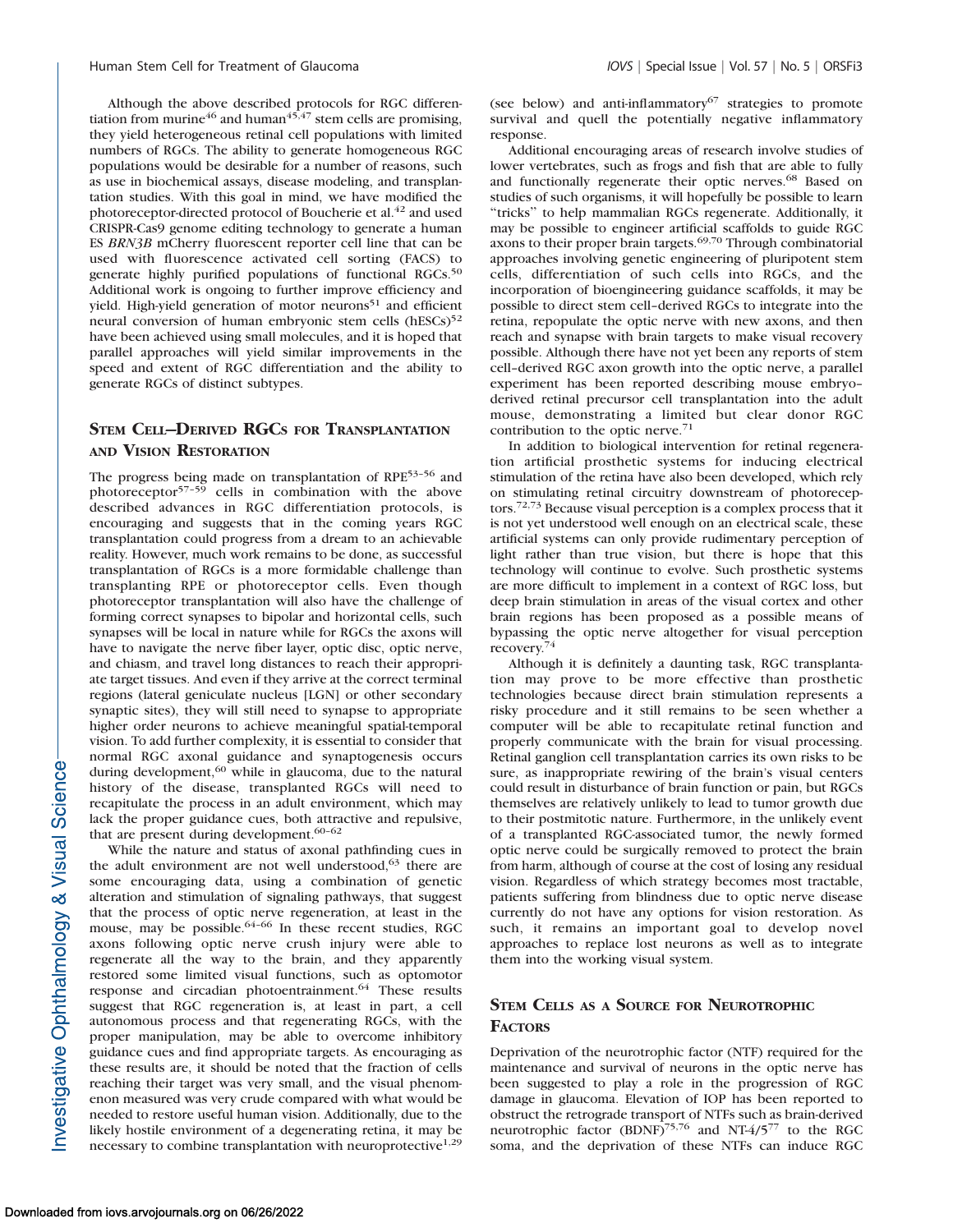apoptosis. Supplementing additional BDNF and other NTFs such as glial cell-derived neurotrophic factor (GDNF),<sup>25</sup> ciliaryneurotrophic factor  $(CNTF),^{23,26}$  and IGF-1<sup>78</sup> have been reported to promote RGC survival in vitro and in vivo. However, delivery of NTFs to the retina and RGCs is challenging because access to the neural retinal tissue requires circumventing of the blood–retinal barrier. Systemic administration would either fail to reach the neural tissues or not provide high enough doses for the NTFs to have a positive effect. Intravitreal injections of BDNF have been shown to enhance RGC survival in rats with chronic IOP elevation,<sup>79</sup> but long-term delivery through multiple injections is unlikely to be well tolerated by patients for a disease such as glaucoma.

Stem cells could provide a viable approach for long-term NTF delivery to RGCs. Mesenchymal stem cells derived from the bone marrow (hBMSC) of adult patients were shown to secrete several neurotrophic factors (NTFs), such as BDNF and b-NGF, and promote neuronal cell survival and neuritogenesis in vitro as well as in vivo.<sup>24</sup> In another study, secretion of NGF, BDNF, and VEGF by hBMSC, human dental pulp stem cells (hDPSC), and human adipose–derived stem cells (hAMSC) were tested and the role of these stem cells in neuroprotection was analyzed. In comparison with hBMSC and hAMSC, hDPSC was reported to produce higher levels of those growth factors and promote significantly more neuroprotection in vitro.<sup>27</sup> In an in vivo assay, Harper et al.<sup>80</sup> transplanted MSCs engineered to produce and secrete BDNF into a chronic ocular hypertension rat, and they reported preservation of RGCs and optic nerve function in the BDNF-MSC–treated eyes. In a recent study, Ma et al.<sup>28</sup> engineered human neural progenitor cells (hNP), which intrinsically target the inner retina layer, $81$  to produce IGF-1 and transplanted them by intravitreal injection. The transgenic hNP cells successfully entered the inner retinal layer and provided neurotrophic support to prevent RGC loss.<sup>28</sup> Overall, these findings provide compelling evidence for stem cell–based local delivery of neurotrophic factors for neuroprotection.

Cell encapsulation and transplantation is another promising, alternative method for NTF delivery.<sup>82</sup> Tao et al.<sup>83</sup> encapsulated mammalian cells genetically engineered to produce CNTF and implanted them into the vitreous humor of a canine retinitis pigmentosa model. The encapsulated cells remained viable, produced low levels of CNTF, and enhanced the survival of photoreceptor cells.<sup>83</sup> However, although encouraging in animal models, these Neurotech CNTF producing encapsulated cells in human clinical trials for retinal degenerative disease have demonstrated equivocal efficacy, at best.<sup>84</sup> A human glaucoma clinical trial using these encapsulated cells is also underway, but no clinical efficacy results have been reported to date.<sup>85</sup> As an alternative to the encapsulated RPE cell line used in the Neurotech implant, stem cells could be engineered or differentiated to produce the desired NTFs, encapsulated, and transplanted into the vitreous of an eye, or unencapsulated NTP-producing retinal cells differentiated from stem cells could be transplanted and allowed to integrate into the inner retina.

## DISEASE MODELING WITH HIPSCS AND GENOME **EDITING**

Genetic study of glaucoma has identified more than 20 genetic loci associated with the disease. At least three causative genes (Myocilin, Optineurin, and WDR36) and several risk factor genes (CAV1/CAV2, CDKN2B, TMCO1, SIX1/SIX6, and LRP12/ZFPM2, TBK1, and GALC) have been reported to date.<sup>86</sup> However, how the mutations in these genes cause disease or increase the risk of developing glaucoma is not well understood. Biochemical studies to test the effects of these mutations on target cell types such as TM and RGCs have been difficult because fresh retinal tissues from patients are not easily obtainable, and tissues with the desired genotypes are particularly hard to obtain. The ability to obtain TM cells and RGCs from ES and iPS cells, together with the remarkable power of CRISPR/Cas9 genome editing, may greatly assist the study of the mechanisms by which genetic factors modulate the risk of developing glaucoma.

In summary, although much still remains to be learned, and important and difficult challenges remain, the increasing pace of ocular stem cell biology research is very exciting, and the field offers great promise for increasing our understanding of glaucoma pathogenesis and for developing new and improved treatment approaches.

#### Acknowledgments

Supported by BrightFocus Foundation, The Glaucoma Foundation, Research to Prevent Blindness, and the Guerrieri Family Foundation.

Disclosure: X. Chamling, None; V.M. Sluch, None; D.J. Zack, None

#### **References**

- 1. Chang EE, Goldberg JL. Glaucoma 2.0: neuroprotection, neuroregeneration, neuroenhancement. Ophthalmology. 2012;119:979–986.
- 2. Quigley HA. Open-angle glaucoma. New Engl J Med. 1993; 328:1097–1106.
- 3. Quigley HA, Broman AT. The number of people with glaucoma worldwide in 2010 and 2020. Br J Ophthalmol. 2006;90:262– 267.
- 4. The Advanced Glaucoma Intervention Study (AGIS): 7. The relationship between control of intraocular pressure and visual field deterioration. The AGIS Investigators.  $Am \, J$ Ophthalmol. 2000;130:429–440.
- 5. Harwerth RS, Carter-Dawson L, Shen F, Smith EL III, Crawford ML. Ganglion cell losses underlying visual field defects from experimental glaucoma. Invest Ophthalmol Vis Sci. 1999;40: 2242–2250.
- 6. Quigley HA, Addicks EM, Green WR. Optic nerve damage in human glaucoma. III. Quantitative correlation of nerve fiber loss and visual field defect in glaucoma, ischemic neuropathy, papilledema, and toxic neuropathy. Arch Ophthalmol. 1982; 100:135–146.
- 7. Toris CB. Pharmacotherapies for glaucoma. Curr Mol Med. 2010;10:824–840.
- 8. Acott TS, Kelley MJ. Extracellular matrix in the trabecular meshwork. Exp Eye Res. 2008;86:543–561.
- 9. Acott TS, Kelley MJ, Keller KE, et al. Intraocular pressure homeostasis: maintaining balance in a high-pressure environment. J Ocul Pharmacol Ther. 2014;30:94-101.
- 10. Abu-Hassan DW, Li X, Ryan EI, Acott TS, Kelley MJ. Induced pluripotent stem cells restore function in a human cell loss model of open-angle glaucoma. Stem Cells. 2015;33:751–761.
- 11. Kelley MJ, Rose AY, Keller KE, Hessle H, Samples JR, Acott TS. Stem cells in the trabecular meshwork: present and future promises. Exp Eye Res. 2009;88:747–751.
- 12. Sacca SC, Izzotti A. Oxidative stress and glaucoma: injury in the anterior segment of the eye. Prog Brain Res. 2008;173: 385–407.
- 13. Izzotti A, Sacca SC, Cartiglia C, De Flora S. Oxidative deoxyribonucleic acid damage in the eyes of glaucoma patients. Am J Med. 2003;114:638–646.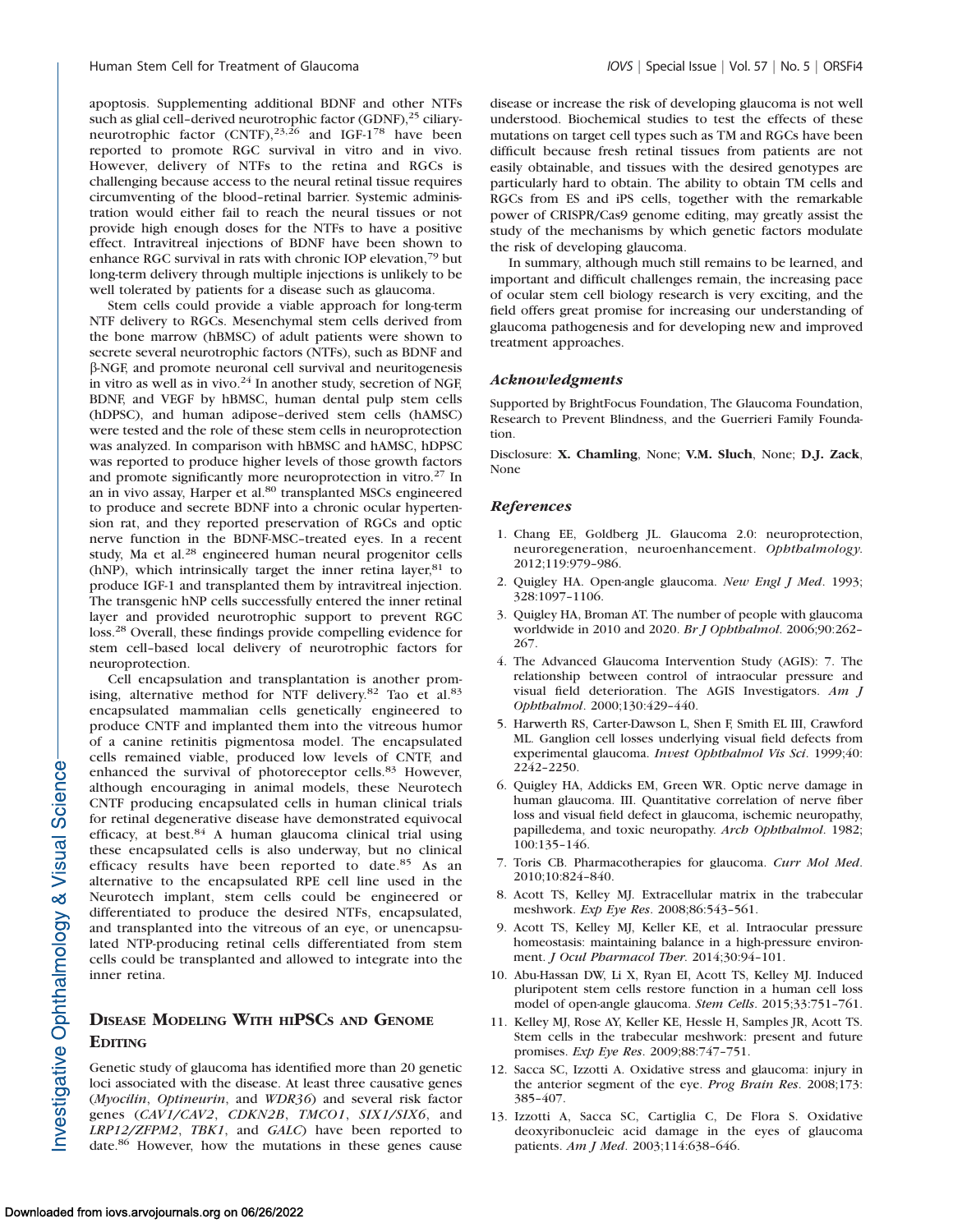- 14. Raviola G. Schwalbe line's cells: a new cell type in the trabecular meshwork of Macaca mulatta. Invest Ophthalmol Vis Sci. 1982;22:45–56.
- 15. Melamed S. Trabecular repopulation by anterior trabecular meshwork cells after laser trabeculoplasty. Am J Ophthalmol. 1989;108:209–210.
- 16. Acott TS, Samples JR, Bradley JM, Bacon DR, Bylsma SS, Van Buskirk EM. Trabecular repopulation by anterior trabecular meshwork cells after laser trabeculoplasty. Am J Ophthalmol. 1989;107:1–6.
- 17. Gonzalez P, Epstein DL, Luna C, Liton PB. Characterization of free-floating spheres from human trabecular meshwork (HTM) cell culture in vitro. Exp Eye Res. 2006;82:959–967.
- 18. Tay CY, Sathiyanathan P, Chu SW, Stanton LW, Wong TT. Identification and characterization of mesenchymal stem cells derived from the trabecular meshwork of the human eye. Stem Cells Dev. 2012;21:1381–1390.
- 19. Du Y, Roh DS, Mann MM, Funderburgh ML, Funderburgh JL, Schuman JS. Multipotent stem cells from trabecular meshwork become phagocytic TM cells. Invest Ophthalmol Vis Sci. 2012; 53:1566–1575.
- 20. Du Y, Yun H, Yang E, Schuman JS. Stem cells from trabecular meshwork home to TM tissue in vivo. Invest Ophthalmol Vis Sci. 2013;54:1450–1459.
- 21. Manuguerra-Gagne R, Boulos PR, Ammar A, et al. Transplantation of mesenchymal stem cells promotes tissue regeneration in a glaucoma model through laser-induced paracrine factor secretion and progenitor cell recruitment. Stem Cells. 2013;31:1136–1148.
- 22. Ding QJ, Zhu W, Cook AC, Anfinson KR, Tucker BA, Kuehn MH. Induction of trabecular meshwork cells from induced pluripotent stem cells. Invest Ophthalmol Vis Sci. 2014;55: 7065–7072.
- 23. Ji JZ, Elyaman W, Yip HK, et al. CNTF promotes survival of retinal ganglion cells after induction of ocular hypertension in rats: the possible involvement of STAT3 pathway. Eur J Neurosci. 2004;19:265–272.
- 24. Crigler L, Robey RC, Asawachaicharn A, Gaupp D, Phinney DG. Human mesenchymal stem cell subpopulations express a variety of neuro-regulatory molecules and promote neuronal cell survival and neuritogenesis. Exp Neurol. 2006;198:54–64.
- 25. Jiang C, Moore MJ, Zhang X, Klassen H, Langer R, Young M. Intravitreal injections of GDNF-loaded biodegradable microspheres are neuroprotective in a rat model of glaucoma. Mol Vis. 2007;13:1783–1792.
- 26. Pease ME, Zack DJ, Berlinicke C, et al. Effect of CNTF on retinal ganglion cell survival in experimental glaucoma. Invest Ophthalmol Vis Sci. 2009;50:2194–2200.
- 27. Mead B, Logan A, Berry M, Leadbeater W, Scheven BA. Paracrine-mediated neuroprotection and neuritogenesis of axotomised retinal ganglion cells by human dental pulp stem cells: comparison with human bone marrow and adiposederived mesenchymal stem cells. PLoS One. 2014;9:e109305.
- 28. Ma J, Guo C, Guo C, et al. Transplantation of human neural progenitor cells expressing IGF-1 enhances retinal ganglion cell survival. PLoS One. 2015;10:e0125695.
- 29. Welsbie DS, Yang Z, Ge Y, et al. Functional genomic screening identifies dual leucine zipper kinase as a key mediator of retinal ganglion cell death. Proc Natl Acad Sci U S A. 2013; 110:4045–4050.
- 30. Davis DM, Dyer MA. Retinal progenitor cells, differentiation, and barriers to cell cycle reentry. Curr Top Dev Biol. 2010;93: 175–188.
- 31. Cepko C. Intrinsically different retinal progenitor cells produce specific types of progeny. Nat Rev Neurosci. 2014; 15:615–627.
- 32. Gill KP, Hewitt AW, Davidson KC, Pebay A, Wong RC. Methods of retinal ganglion cell differentiation from pluripotent stem cells. Transl Vis Sci Technol. 2014;3(4):7.
- 33. Young RW. Cell differentiation in the retina of the mouse. Anat Rec. 1985;212:199–205.
- 34. Marquardt T, Ashery-Padan R, Andrejewski N, Scardigli R, Guillemot F, Gruss P. Pax6 is required for the multipotent state of retinal progenitor cells. Cell. 2001;105:43–55.
- 35. Wang SW, Kim BS, Ding K, et al. Requirement for math5 in the development of retinal ganglion cells. Genes Dev. 2001;15:24– 29.
- 36. Gan L, Xiang M, Zhou L, Wagner DS, Klein WH, Nathans J. POU domain factor Brn-3b is required for the development of a large set of retinal ganglion cells. Proc Natl Acad Sci U S A. 1996;93:3920–3925.
- 37. Patel A, McFarlane S. Overexpression of FGF-2 alters cell fate specification in the developing retina of Xenopus laevis. Dev Biol. 2000;222:170–180.
- 38. Meyer-Franke A, Kaplan MR, Pfrieger FW, Barres BA. Characterization of the signaling interactions that promote the survival and growth of developing retinal ganglion cells in culture. Neuron. 1995;15:805–819.
- 39. Lan L, Vitobello A, Bertacchi M, et al. Noggin elicits retinal fate in Xenopus animal cap embryonic stem cells. Stem Cells. 2009;27:2146–2152.
- 40. Ouchi Y, Tabata Y, Arai K, Watanabe S. Negative regulation of retinal-neurite extension by beta-catenin signaling pathway. J Cell Sci. 2005;118:4473–4483.
- 41. Sakuma R, Ohnishi Yi Y, Meno C, et al. Inhibition of Nodal signalling by Lefty mediated through interaction with common receptors and efficient diffusion. Genes Cells. 2002;7:401– 412.
- 42. Boucherie C, Mukherjee S, Henckaerts E, Thrasher AJ, Sowden JC, Ali RR. Brief report: self-organizing neuroepithelium from human pluripotent stem cells facilitates derivation of photoreceptors. Stem Cells. 2013;31:408–414.
- 43. Tucker BA, Anfinson KR, Mullins RF, Stone EM, Young MJ. Use of a synthetic xeno-free culture substrate for induced pluripotent stem cell induction and retinal differentiation. Stem Cells Transl Med. 2013;2:16–24.
- 44. Lamba DA, Karl MO, Ware CB, Reh TA. Efficient generation of retinal progenitor cells from human embryonic stem cells. Proc Natl Acad Sci U S A. 2006;103:12769–12774.
- 45. Riazifar H, Jia Y, Chen J, Lynch G, Huang T. Chemically induced specification of retinal ganglion cells from human embryonic and induced pluripotent stem cells. Stem Cells Transl Med. 2014;3:424–432.
- 46. Xie BB, Zhang XM, Hashimoto T, et al. Differentiation of retinal ganglion cells and photoreceptor precursors from mouse induced pluripotent stem cells carrying an Atoh7/Math5 lineage reporter. PLoS One. 2014;9:e112175.
- 47. Maekawa Y, Onishi A, Matsushita K, et al. Optimized culture system to induce neurite outgrowth from retinal ganglion cells in three-dimensional retinal aggregates differentiated from mouse and human embryonic stem cells [published online ahead of print]. Curr Eye Res. doi:10.3109/ 02713683.2015.1038359.
- 48. Nakano T, Ando S, Takata N, et al. Self-formation of optic cups and storable stratified neural retina from human ESCs. Cell Stem Cell. 2012;10:771–785.
- 49. Eiraku M, Takata N, Ishibashi H, et al. Self-organizing optic-cup morphogenesis in three-dimensional culture. Nature. 2011; 472:51–56.
- 50. Sluch VM, Chung-ha O, Davis, Ranganathan V, et al. Differentiation of human ESCs to retinal ganglion cells using a CRISPR engineered reporter cell line. Sci Rep. 2015;5:16595.
- 51. Amoroso MW, Croft GF, Williams DJ, et al. Accelerated highyield generation of limb-innervating motor neurons from human stem cells. J Neurosci. 2013;33:574–586.
- 52. Chambers SM, Fasano CA, Papapetrou EP, Tomishima M, Sadelain M, Studer L. Highly efficient neural conversion of human ES and iPS cells by dual inhibition of SMAD signaling. Nat Biotechnol. 2009;27:275–280.